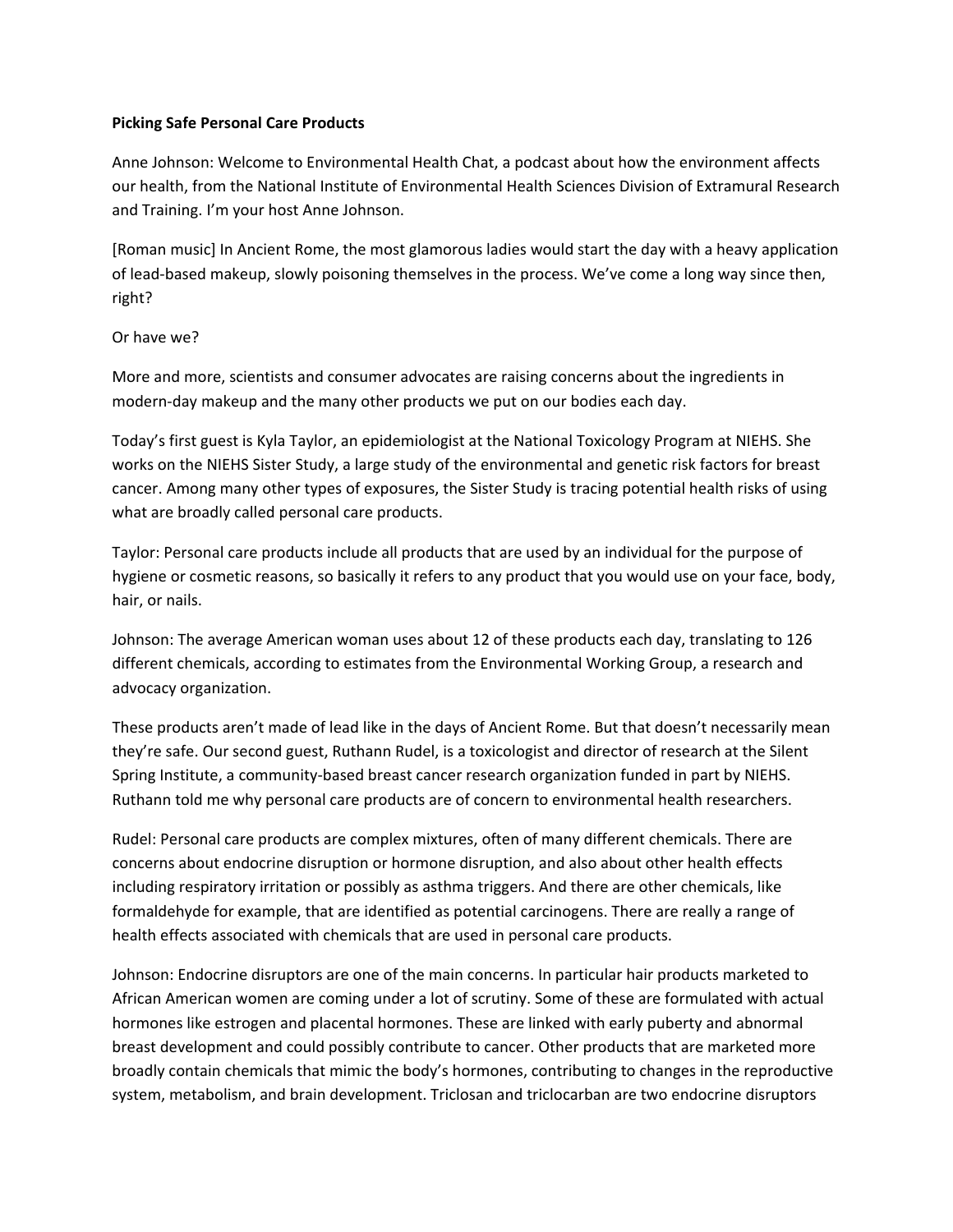often found in soaps that are labeled antimicrobial or antibacterial. Phthalates, found in a huge variety of things including deodorant, hair products, and nail polish are also a concern, as are parabens, often used as a preservative in shampoos, lotions, sunscreens, and cosmetics.

 Rudel: We know that these chemicals are being taken into the body because the biomonitoring of the U.S. population shows most people have levels of sunscreen chemicals, triclosan, phthalates, and parabens in their urine or blood.

 Johnson: That evidence comes from routine biomonitoring studies conducted by the Centers for Disease Control and Prevention that assess environmental chemicals in people's bodies.

 It's clear that the chemicals in personal care products can get into your body. You can absorb them through your skin, inhale them through a spray or the steam in your shower, or inadvertently ingest them.

 What's less clear is whether the level of these chemicals in our bodies is actually harmful. Kyla Taylor explains why.

 Taylor: There's really limited scientific information on adverse health effects in humans and it's really difficult to study these chemicals in humans. Animal studies are great for us to see how these chemicals work and if there is any effect, but most animals studies focus on individual chemicals, usually at high doses or over a short period of time, and the difficultly with humans is that humans are exposed to mixtures of these chemicals at lower doses, over really long periods of time. So it is difficult to interpret how these animal study findings are applicable to humans.

 Johnson: So if there's insufficient data and disagreement even among scientists, what are the rest of us supposed to think?

 Rudel: I think people don't quite understand how difficult it is to answer the question of whether this amount of exposure is safe or not. But many people once they are aware of the potential risks seek to reduce their exposures to these chemicals based on the fact that we know they can affect systems in animal studies.

Johnson: So if you're concerned about limiting your exposure, there are a few simple steps you can take.

 First, read labels. Look for products labeled "fragrance‐free" to avoid the biggest respiratory irritants. Try to avoid phthalates, parabens, estrogens, placental hormones, triclosan, and triclocarban.

 There are also some databases online to help you see what the research says and find products that don't contain problematic chemicals.

 That said, labels aren't always accurate. Studies by the Silent Spring Institute have found phthalates are almost never included on labels, and some products are often mislabeled. Some products labeled "paraben‐free," for example, have been found to actually contain parabens.